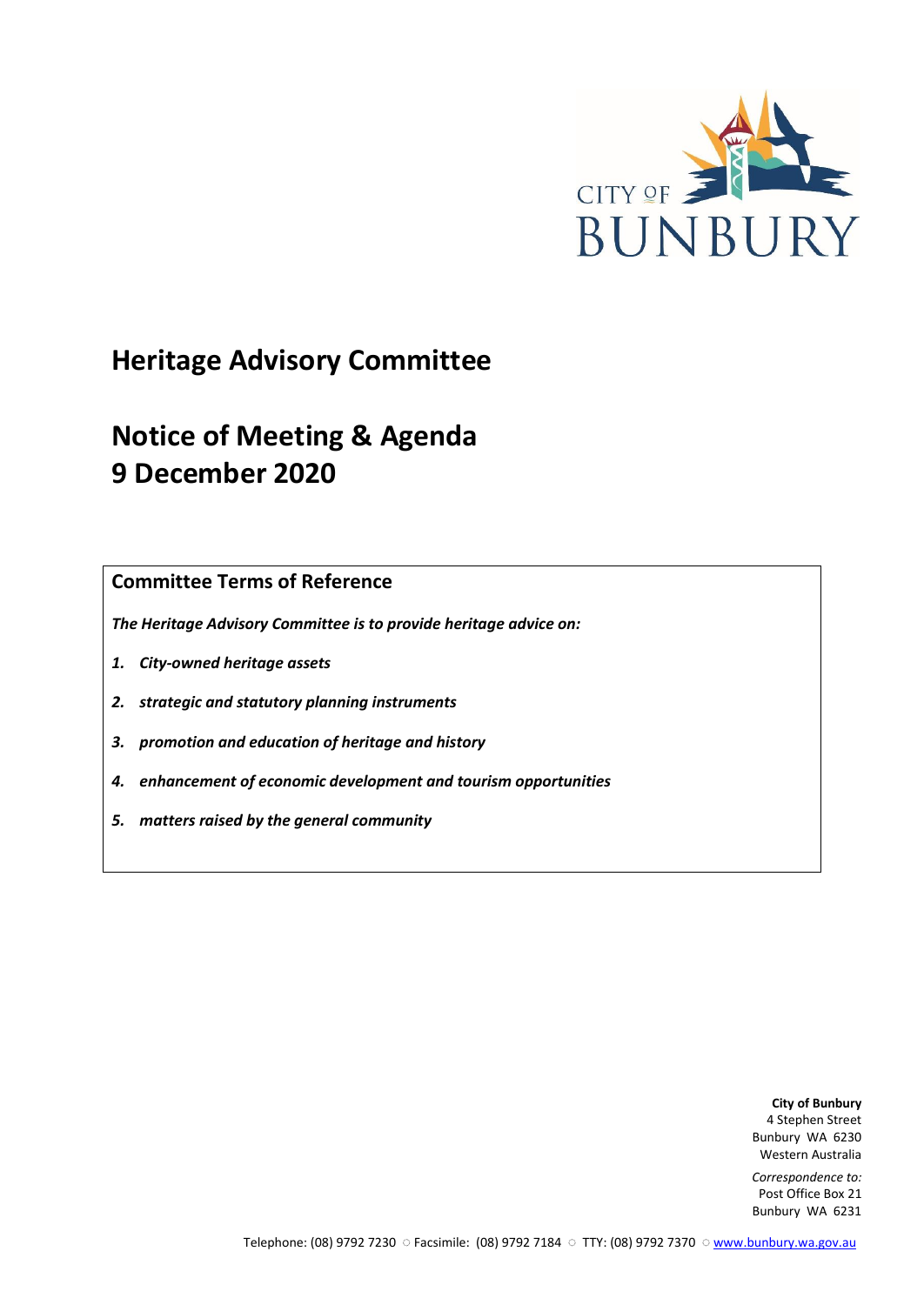## **Table of Contents**

| Item No |      | Subject | Page No |
|---------|------|---------|---------|
| 1.      |      |         |         |
| 2.      |      |         |         |
| 3.      |      |         |         |
| 4.      |      |         |         |
|         | 4.1  |         |         |
|         | 4.2  |         |         |
| 5.      |      |         |         |
| 6.      |      |         |         |
| 7.      |      |         |         |
| 8.      |      |         |         |
|         | 8.1  |         |         |
|         | 8.2  |         |         |
|         | 8.3  |         |         |
| 9.      |      |         |         |
|         |      |         |         |
|         | 10.1 |         |         |
|         | 10.2 |         |         |
|         |      |         |         |
|         |      |         |         |
|         | 12.1 |         |         |
|         | 12.2 |         |         |
|         |      |         |         |
|         |      |         |         |
|         |      |         |         |
|         |      |         |         |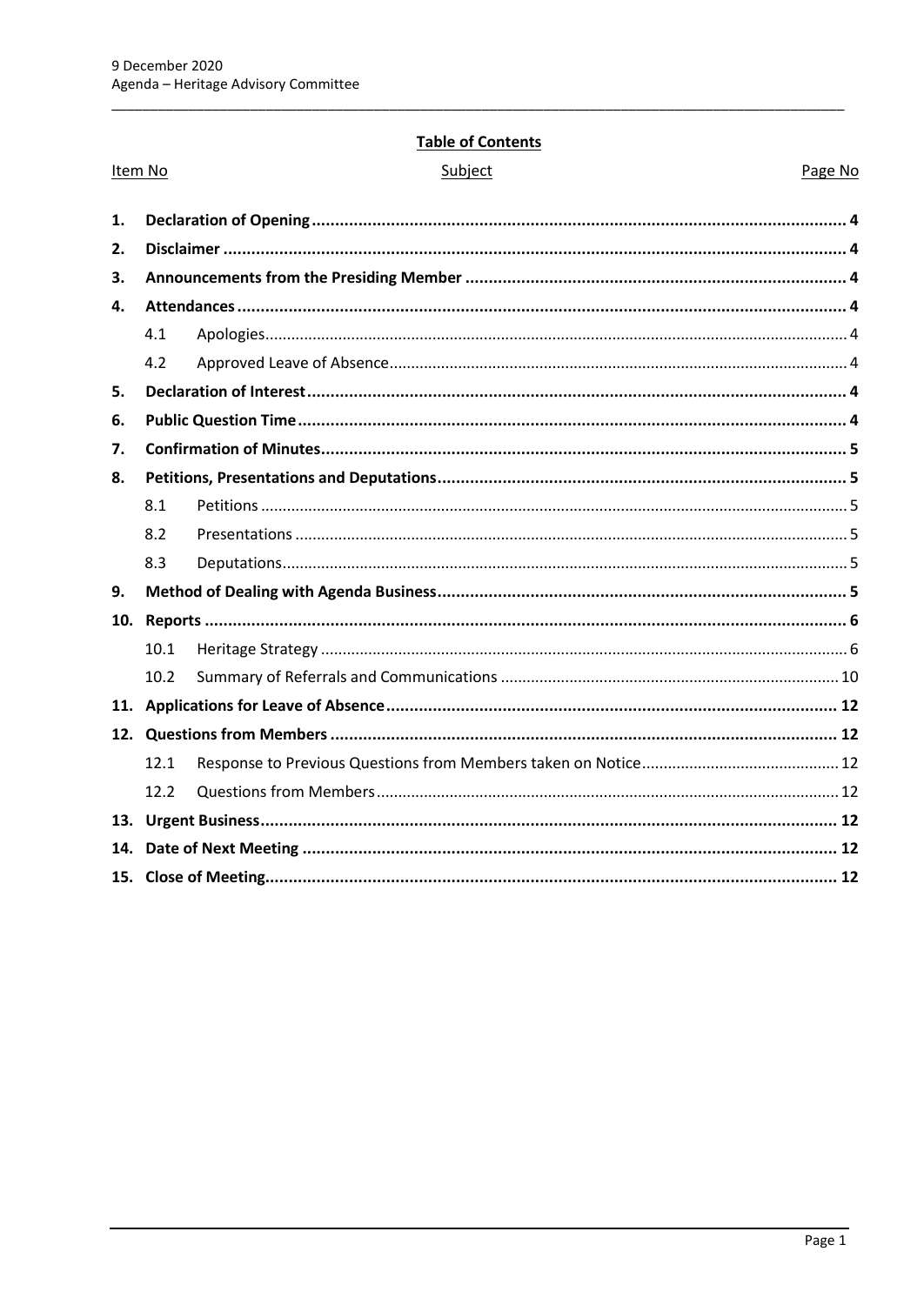## **Acknowledgement of Country**

\_\_\_\_\_\_\_\_\_\_\_\_\_\_\_\_\_\_\_\_\_\_\_\_\_\_\_\_\_\_\_\_\_\_\_\_\_\_\_\_\_\_\_\_\_\_\_\_\_\_\_\_\_\_\_\_\_\_\_\_\_\_\_\_\_\_\_\_\_\_\_\_\_\_\_\_\_\_\_\_\_\_\_\_\_\_\_\_\_\_\_\_\_\_\_

We acknowledge the Traditional owners of this land, the Wardandi Noongar people, and pay our respects to Elders past, present and emerging.

## **Vision**

Bunbury: welcoming and full of opportunities.

## **Organisational Values**

## #WEARECOB

|                     | We are one team                                    |
|---------------------|----------------------------------------------------|
|                     | We keep each other safe                            |
| WE ARE COMMUNITY    | We display empathy and respect                     |
|                     | We have fun and celebrate our successes            |
|                     | We work together to achieve great outcomes         |
|                     | We are open to opportunities                       |
|                     | We actively listen and think things through        |
| <b>WE ARE OPEN</b>  | We are inclusive and treat everyone equally        |
|                     | We are honest and open in our communications       |
|                     | We are open to feedback to improve our performance |
|                     | We lead the change, we own it                      |
|                     | We trust and empower each other                    |
| <b>WE ARE BRAVE</b> | We have the difficult conversations early          |
|                     | We hold ourselves to the highest standard          |
|                     | We have the courage to improve and simplify        |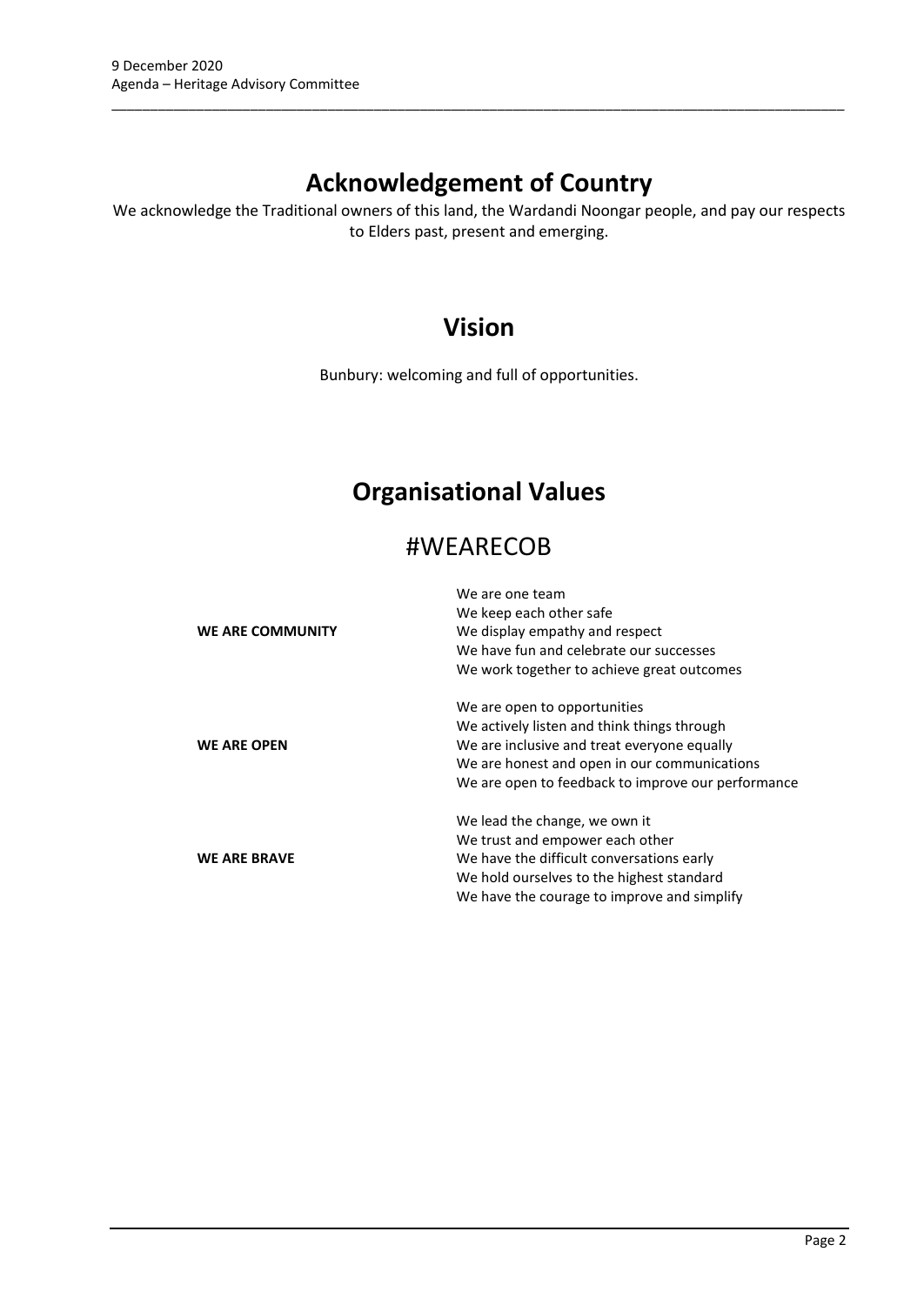

# **Heritage Advisory Committee Notice of Meeting**

Dear Committee Members

The next Ordinary Meeting of the Heritage Advisory Committee will be held in the Ocean Room, 2-4 Stephen Street, Bunbury, on **Wednesday, 9 December 2020** at **4.00pm**.

Signed: **Gary Barbour Director Sustainable Communities**

## **Agenda 9 December 2020**

Members of the public to note that recommendations made by this committee are not final and will be subject to adoption (or otherwise) at a future meeting of the Bunbury City Council.

*Committee Members:*

| <b>Member Name</b>          | <b>Representing</b> |
|-----------------------------|---------------------|
| Cr Todd Brown               | City of Bunbury     |
| Cr Tresslyn Smith           | City of Bunbury     |
| Mrs Del Ambrosius           | Community           |
| <b>Mr Bernhard Bischoff</b> | Community           |
| Mr Stephen Craddock         | Community           |
| Mr Graham Houghton          | Community           |
| Mr Kent Lyon                | Community           |
| Mr Duncan Rutherford        | Community           |
| Mr Peter Suckling           | Community           |

*Support Staff:*

| <b>Name</b>     | <b>Title</b>                                                                                  |
|-----------------|-----------------------------------------------------------------------------------------------|
| Mr Gary Barbour | Director Sustainable Communities                                                              |
| Ms Lacey Brown  | Strategic Planning Officer (Heritage)                                                         |
| Ms Liz Allan    | Executive Assistant (Research and Projects) to the<br><b>Director Sustainable Communities</b> |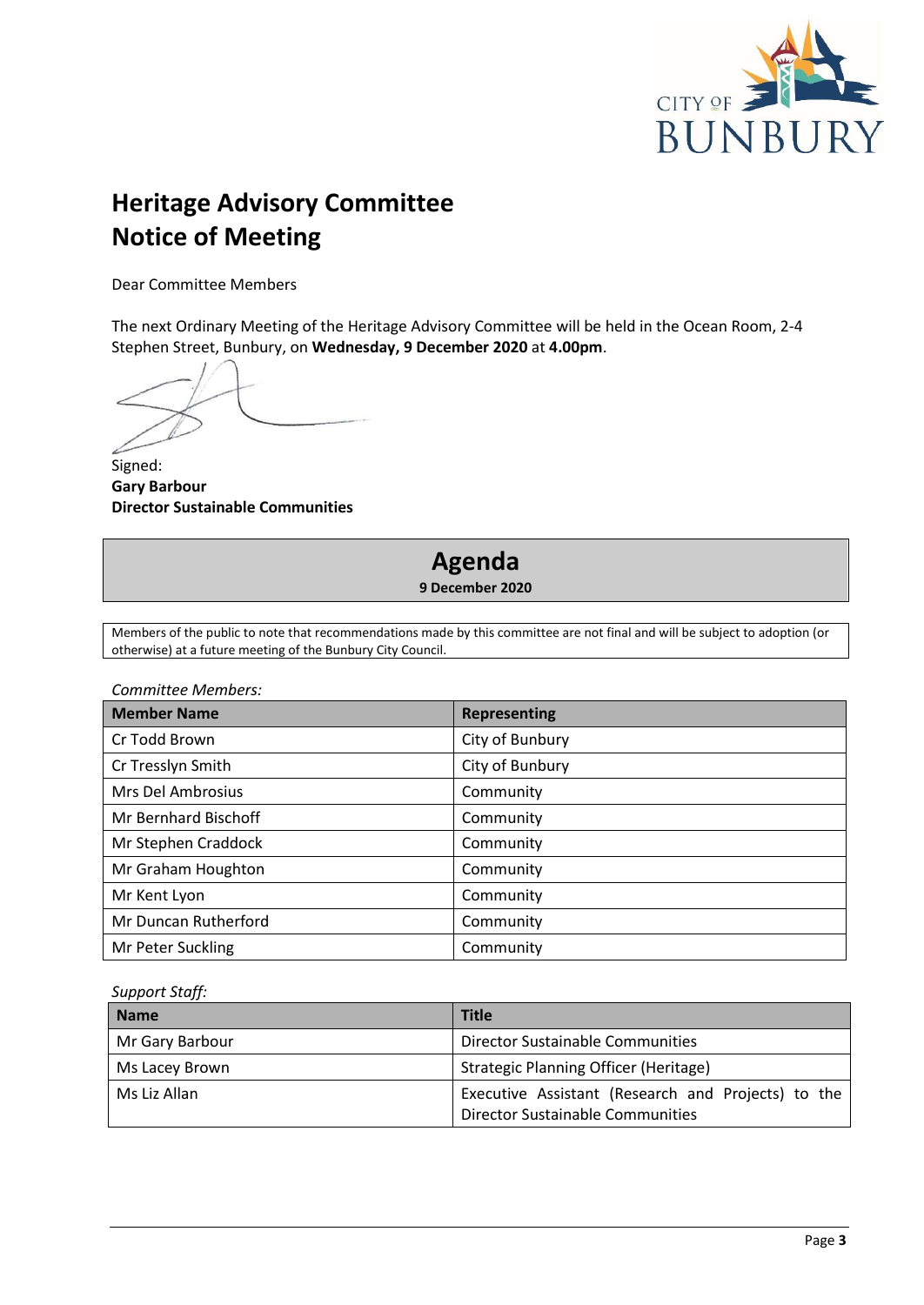## <span id="page-4-0"></span>**1. Declaration of Opening**

The Presiding Member declared the meeting open at \_\_\_\_\_\_ pm.

\_\_\_\_\_\_\_\_\_\_\_\_\_\_\_\_\_\_\_\_\_\_\_\_\_\_\_\_\_\_\_\_\_\_\_\_\_\_\_\_\_\_\_\_\_\_\_\_\_\_\_\_\_\_\_\_\_\_\_\_\_\_\_\_\_\_\_\_\_\_\_\_\_\_\_\_\_\_\_\_\_\_\_\_\_\_\_\_\_\_\_\_\_\_\_

#### <span id="page-4-1"></span>**2. Disclaimer**

Not applicable to this committee.

## <span id="page-4-2"></span>**3. Announcements from the Presiding Member**

#### <span id="page-4-3"></span>**4. Attendances**

<span id="page-4-4"></span>**4.1 Apologies**

#### <span id="page-4-5"></span>**4.2 Approved Leave of Absence**

Nil

## <span id="page-4-6"></span>**5. Declaration of Interest**

IMPORTANT: Committee members to complete a "Disclosure of Interest" form for each item on the agenda in which they wish to disclose a financial/proximity/impartiality interest. They should give the form to the Presiding Member before the meeting commences. After the meeting, the form is to be forwarded to the Administration Services Section for inclusion in the Corporate Financial Disclosures Register.

## <span id="page-4-7"></span>**6. Public Question Time**

Not applicable to this Committee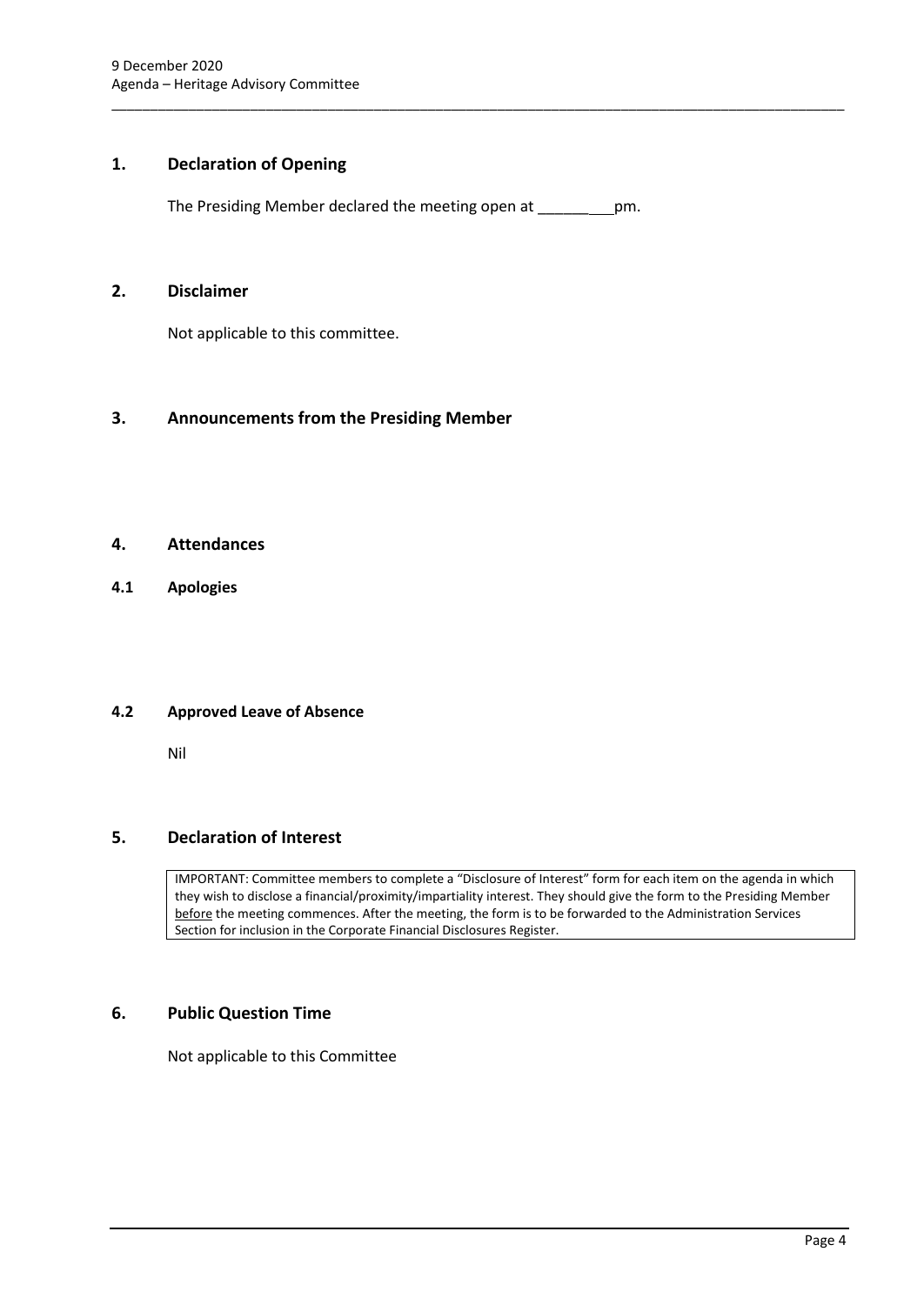## <span id="page-5-0"></span>**7. Confirmation of Minutes**

The Minutes of the Special Meeting of Heritage Advisory Committee held on 30 November 2020 have been circulated.

\_\_\_\_\_\_\_\_\_\_\_\_\_\_\_\_\_\_\_\_\_\_\_\_\_\_\_\_\_\_\_\_\_\_\_\_\_\_\_\_\_\_\_\_\_\_\_\_\_\_\_\_\_\_\_\_\_\_\_\_\_\_\_\_\_\_\_\_\_\_\_\_\_\_\_\_\_\_\_\_\_\_\_\_\_\_\_\_\_\_\_\_\_\_\_

#### **Recommendation**

The Minutes of the Special Meeting of Heritage Advisory Committee held 30 November 2020 are confirmed as a true and accurate record.

## <span id="page-5-1"></span>**8. Petitions, Presentations and Deputations**

#### <span id="page-5-2"></span>**8.1 Petitions**

Nil

#### <span id="page-5-3"></span>**8.2 Presentations**

Nil

## <span id="page-5-4"></span>**8.3 Deputations**

Nil

## <span id="page-5-5"></span>**9. Method of Dealing with Agenda Business**

Items are to be dealt with in the order that they appear.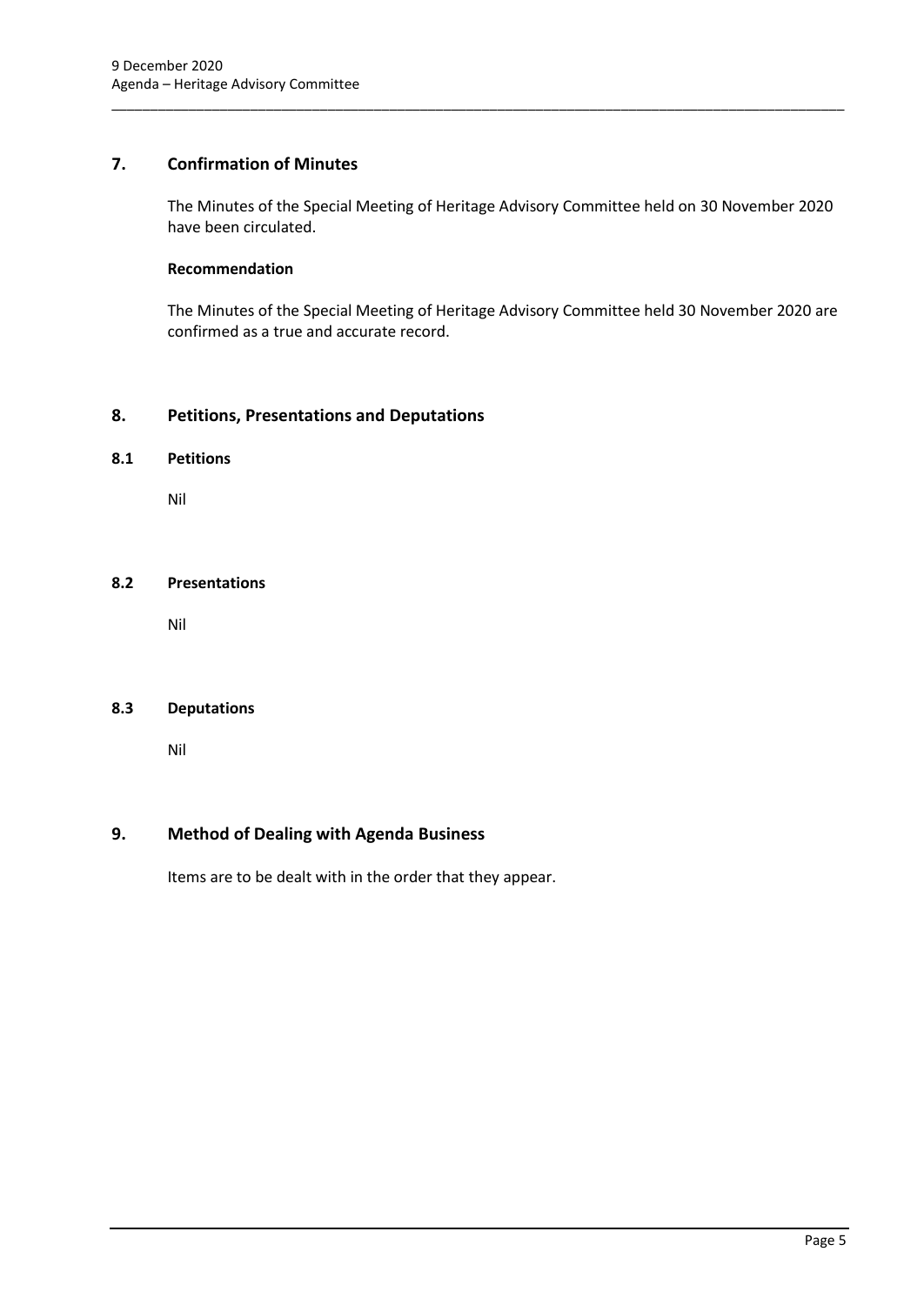#### <span id="page-6-0"></span>**10. Reports**

#### <span id="page-6-1"></span>**10.1 Heritage Strategy**

| <b>File Ref:</b>                                                                  | COB/3402                                       |           |                             |
|-----------------------------------------------------------------------------------|------------------------------------------------|-----------|-----------------------------|
| <b>Applicant/Proponent:</b>                                                       | <b>Internal Report</b>                         |           |                             |
| <b>Responsible Officer:</b><br>Lacey Brown, Strategic Planning Officer (Heritage) |                                                |           |                             |
| <b>Responsible Manager:</b><br>Felicity Anderson, Manager City Growth             |                                                |           |                             |
| <b>Executive:</b>                                                                 | Gary Barbour, Director Sustainable Communities |           |                             |
| <b>Authority/Discretion</b>                                                       | Advocacy                                       |           | Review                      |
|                                                                                   | Executive/Strategic                            |           | Quasi-Judicial              |
|                                                                                   | Legislative                                    | $\bowtie$ | <b>Information Purposes</b> |
| <b>Attachments:</b>                                                               | Nil                                            |           |                             |

\_\_\_\_\_\_\_\_\_\_\_\_\_\_\_\_\_\_\_\_\_\_\_\_\_\_\_\_\_\_\_\_\_\_\_\_\_\_\_\_\_\_\_\_\_\_\_\_\_\_\_\_\_\_\_\_\_\_\_\_\_\_\_\_\_\_\_\_\_\_\_\_\_\_\_\_\_\_\_\_\_\_\_\_\_\_\_\_\_\_\_\_\_\_\_

#### **Summary**

The Heritage Strategy aims to define strategies and actions that contribute to preserving, enhancing and promoting Bunbury's heritage. The introduction of the *Heritage Act 2018* has established a platform for the organisation to revisit objectives with the community to provide clear direction in achieving future heritage outcomes.

#### **Executive Recommendation**

That the Heritage Advisory Committee note that the Heritage Strategy has commenced and that scoping details are provided for information purposes.

#### **Strategic Relevance**

| Theme 4: | Our City                                                                                          |
|----------|---------------------------------------------------------------------------------------------------|
| Goal:    | Civic leadership, partnerships and sound governance in delivering with and for                    |
|          | the community.                                                                                    |
|          | Objective $\Delta$ 2: $\Delta$ highly-engaged and involved community working together on strategy |

- Objective 4.2: A highly-engaged and involved community, working together on strategy development and implementation.
- Theme 3: Our places and spaces
- Goal: A natural and built environment that reflects Bunbury's core values.
- Objective 3.3 High-quality urban design, well planned neighbourhoods with housing choice, and appropriate provision for diverse land uses to meet the community's needs.

#### **Regional Impact Statement**

Heritage is important for the community and has environmental, economic and social benefits as a resource for present and future generations. The City of Bunbury recognises the importance of identifying, assessing and managing heritage places within its local government area to align with contemporary community values.

#### **Background**

The City has made progress in establishing a heritage framework through the Local Planning Strategy for Heritage and Character (2007) and as a theme in the Local Planning Strategy (2018). However, given the introduction of the new *Heritage Act 2018*, it is timely to engage with the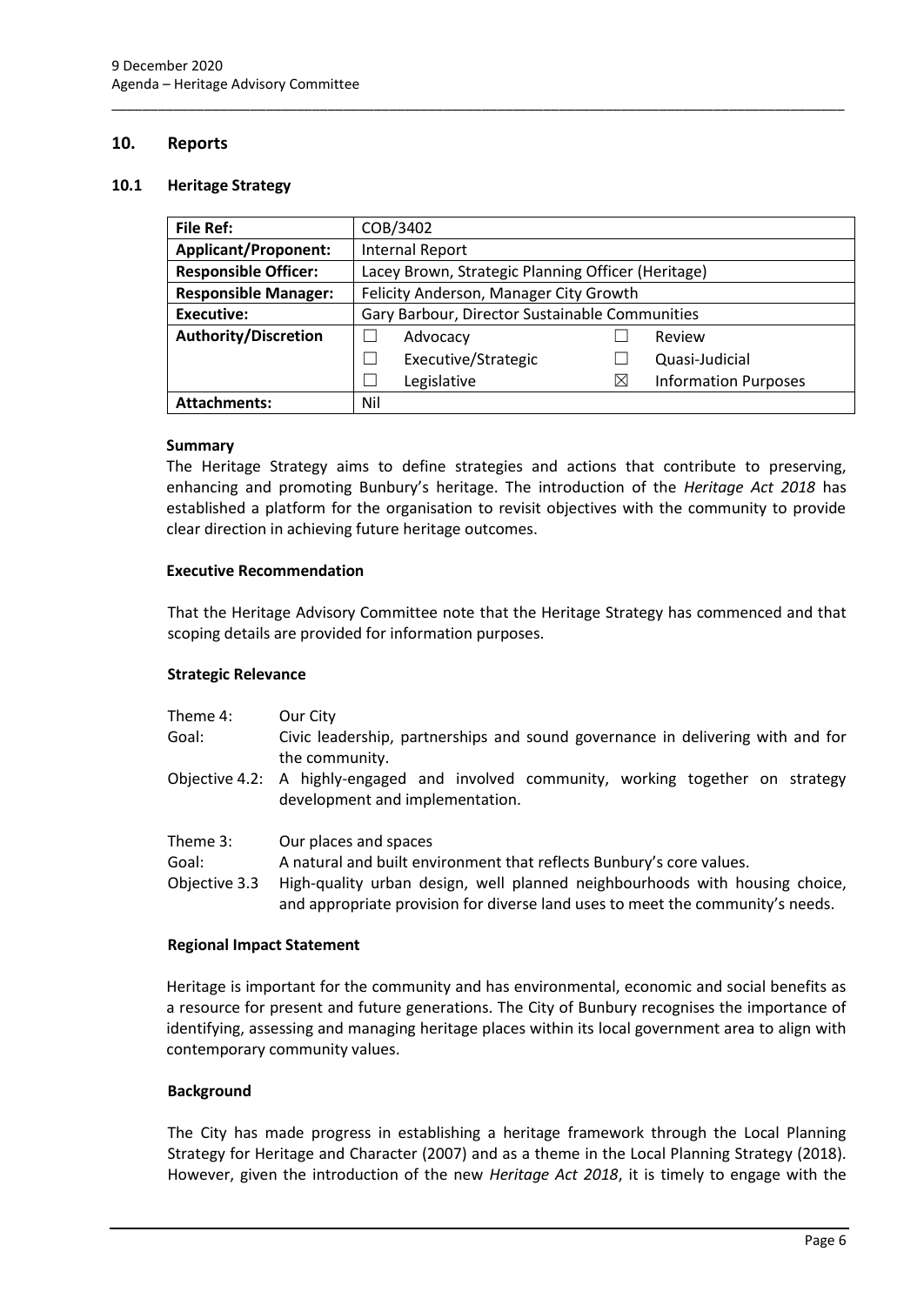community and within the organisation to revisit objectives and provide clear direction in achieving future heritage outcomes.

\_\_\_\_\_\_\_\_\_\_\_\_\_\_\_\_\_\_\_\_\_\_\_\_\_\_\_\_\_\_\_\_\_\_\_\_\_\_\_\_\_\_\_\_\_\_\_\_\_\_\_\_\_\_\_\_\_\_\_\_\_\_\_\_\_\_\_\_\_\_\_\_\_\_\_\_\_\_\_\_\_\_\_\_\_\_\_\_\_\_\_\_\_\_\_

The City of Bunbury's rich and diverse cultural heritage is demonstrated by the places included in the City of Bunbury Municipal Heritage Inventory (now referred to as Local Heritage Survey). Consistent with the objectives of State Planning Policy 3.5: Historic Heritage Conservation, the City will seek to:

- Conserve places and areas of cultural heritage significance;
- Ensure that development does not adversely affect the significance of heritage places and areas;
- \* Ensure that heritage significance is given due consideration;
- \* Provide certainty to landowners and community about planning processes for heritage identification, conservation and protection;
- Inform, educate and assist landowners and community with regard to heritage issues;
- Encourage and reward landowners for protecting heritage values.

#### **Council Policy Compliance**

This will define strategies and actions for the continued development of projects, policies, procedures and other initiatives that contribute to preserving, enhancing and promoting its local heritage.

#### **Legislative Compliance**

A Heritage Strategy is consistent with the intent of the *Heritage Act 2018* and *Planning and Development (Local Planning Schemes) Regulations 2015 but* is not a legislative requirement.

#### **Officer Comments**

The Heritage Strategy is a 'whole of Council' strategy that assists the City to meet its heritage obligations as set out in the *Planning and Development Act 2005* and *Planning and Development (Local Planning Schemes) Regulations 2015*, the *State Planning Policy 3.5 Historic Heritage Conservation* and the *Aboriginal Heritage Act 1972*. The Heritage Strategy will include actions that address the identification, protection, management and/or promotion of the City's heritage.

The identification and protection of Aboriginal Heritage is managed under the provisions of the *Aboriginal Heritage Act 1972.* While this Heritage Strategy will focus on historic heritage, in line with *State Planning Policy 3.5 Historic Heritage Conservation*, opportunities to develop partnerships with Aboriginal and natural heritage stakeholders are encouraged, to share knowledge and coordinate activities. This approach seeks to ensure a far reaching and inclusive approach to understanding the Local Government area's heritage.

The Heritage Strategy will:

- Identify positive heritage measures already employed by the City;
- Identify and prioritise work to be done in the future;
- Appropriately manage and monitor the heritage assets of their community; and
- Report on celebrate achievements.

The Strategy will be as concise as possible to encourage understanding and use of the document and any actions identified within the Strategy should address resources, including funding.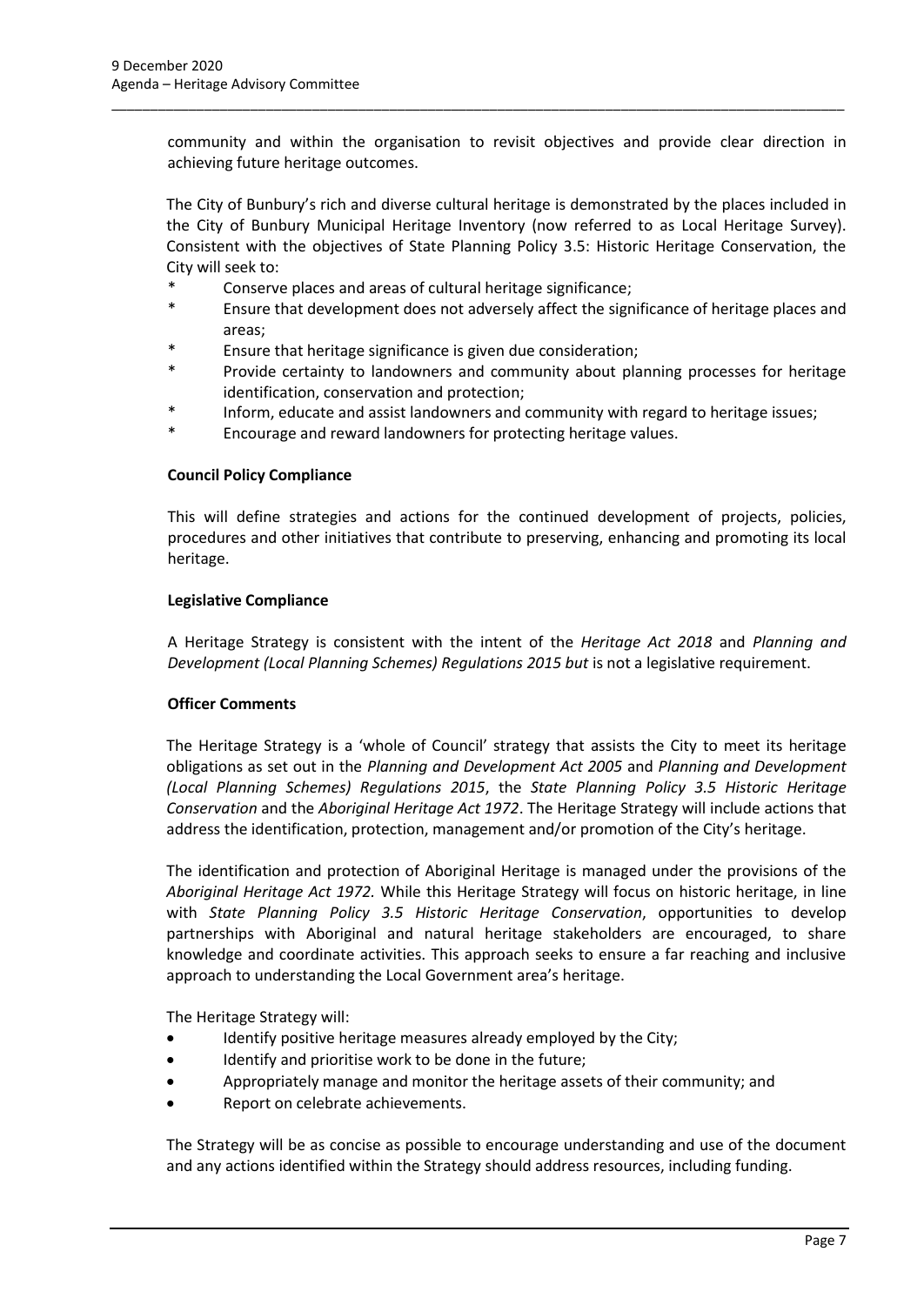The City of Bunbury Heritage Strategy is to be prepared in accordance with *A Model Heritage Strategy for Local Governments, WALGA*. This will specifically include, but not be limited to:

\_\_\_\_\_\_\_\_\_\_\_\_\_\_\_\_\_\_\_\_\_\_\_\_\_\_\_\_\_\_\_\_\_\_\_\_\_\_\_\_\_\_\_\_\_\_\_\_\_\_\_\_\_\_\_\_\_\_\_\_\_\_\_\_\_\_\_\_\_\_\_\_\_\_\_\_\_\_\_\_\_\_\_\_\_\_\_\_\_\_\_\_\_\_\_

#### **Engagement**

Engagement of key stakeholders to identify key strengths and issues in regard to the City's heritage management and providing key recommendations for heritage management into the future. Engagement will include two focus groups:

- Internal City of Bunbury stakeholders
- Heritage Advisory Committee members

The City will arrange for a survey to be sent to heritage property owners and facilitate the focus groups, based on key criteria provided by the Consultant. Wider community consultation will also occur.

An Engagement Report will be a key deliverable that includes the following a summary of the findings of consultation/engagement including but not limited to:

- a. the identification of key considerations present in responses;
- b. the identification of unique and creative ideas;
- c. an overarching vision for the city's heritage management;
- d. identification of the key strengths and issues in regard to the City's current heritage management practices;
- e. key recommendations/strategies for managing the City's heritage into the future.

#### Key considerations in Strategy

- 1. Acknowledgement of Country to be provided by the City
- 2. Executive Summary
- 3. Introduction
	- a. Why heritage is important
	- b. Who looks after heritage
- 4. Council's Heritage Vision Statement
- 5. Strategy Context Historical, strategic, statutory
	- a. State
	- b. Local
	- c. Aboriginal and natural heritage
- 6. Heritage Challenges and Opportunities
- 7. Heritage-related achievements
- 8. The Strategy Framework
	- a. Themes Knowing; Protecting; Supporting; and Communicating and Promoting
	- b. Responsibility
	- c. Resourcing
	- d. Monitoring and Review
- 9. Strategy Action Plan
	- a. Table for each theme based on the four themes
- 10. Assessing New Projects/Initiatives
- 11. References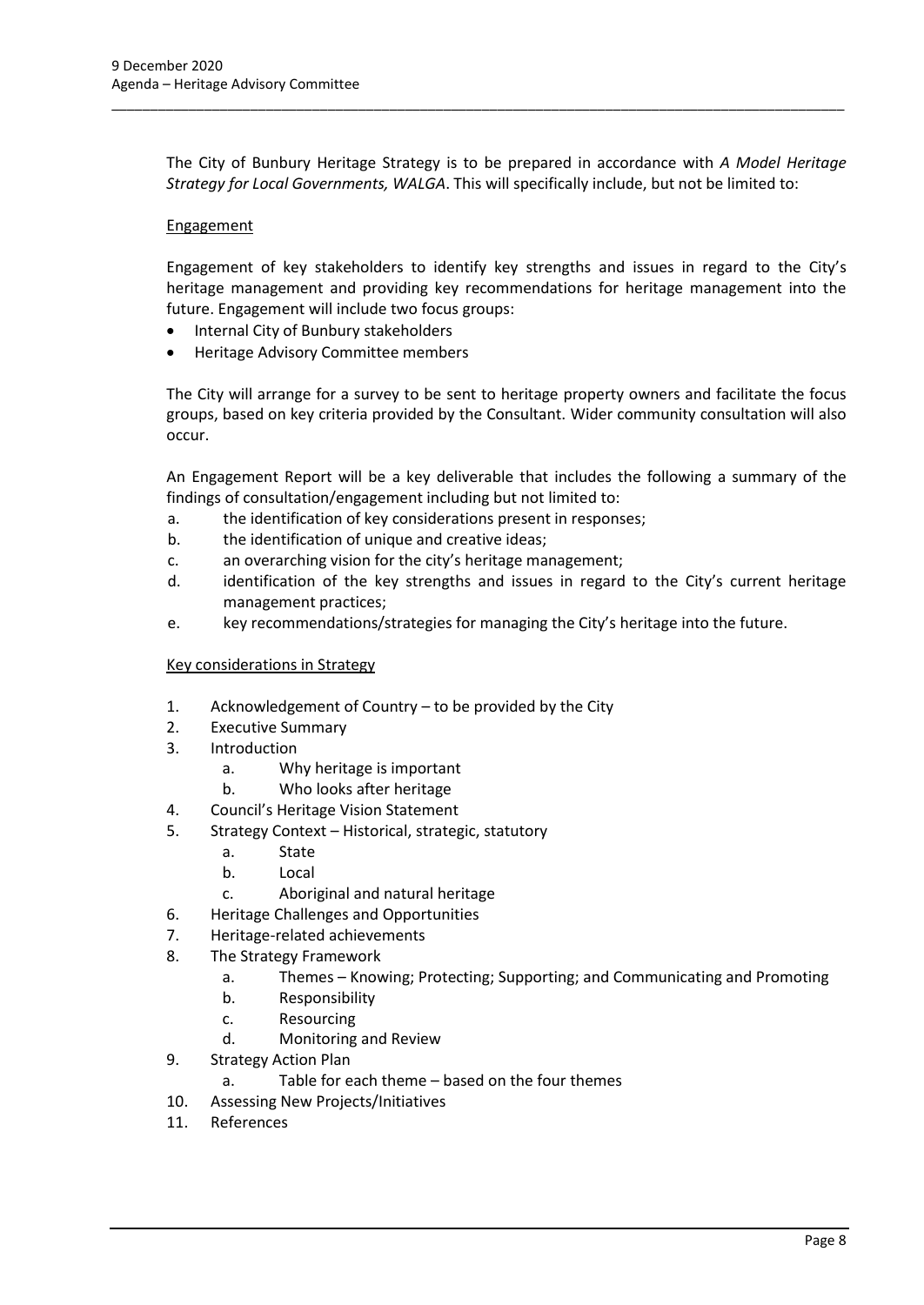## **Implementation**

| Milestone                                   | Timeframe            |
|---------------------------------------------|----------------------|
| Project Inception                           | November 2020        |
| Engagement                                  | January - March 2021 |
| Submission and consultation of draft report | April – May 2021     |
| Submission of final report                  | May $-$ June 2021    |

\_\_\_\_\_\_\_\_\_\_\_\_\_\_\_\_\_\_\_\_\_\_\_\_\_\_\_\_\_\_\_\_\_\_\_\_\_\_\_\_\_\_\_\_\_\_\_\_\_\_\_\_\_\_\_\_\_\_\_\_\_\_\_\_\_\_\_\_\_\_\_\_\_\_\_\_\_\_\_\_\_\_\_\_\_\_\_\_\_\_\_\_\_\_\_

## **Analysis of Financial and Budget Implications**

There are no financial or budgetary implications associated with this report.

#### **Community Consultation**

Not applicable

## **Councillor/Officer Consultation**

Not applicable

#### **Applicant Consultation**

Not applicable

## **Timeline: Council Decision Implementation**

Not applicable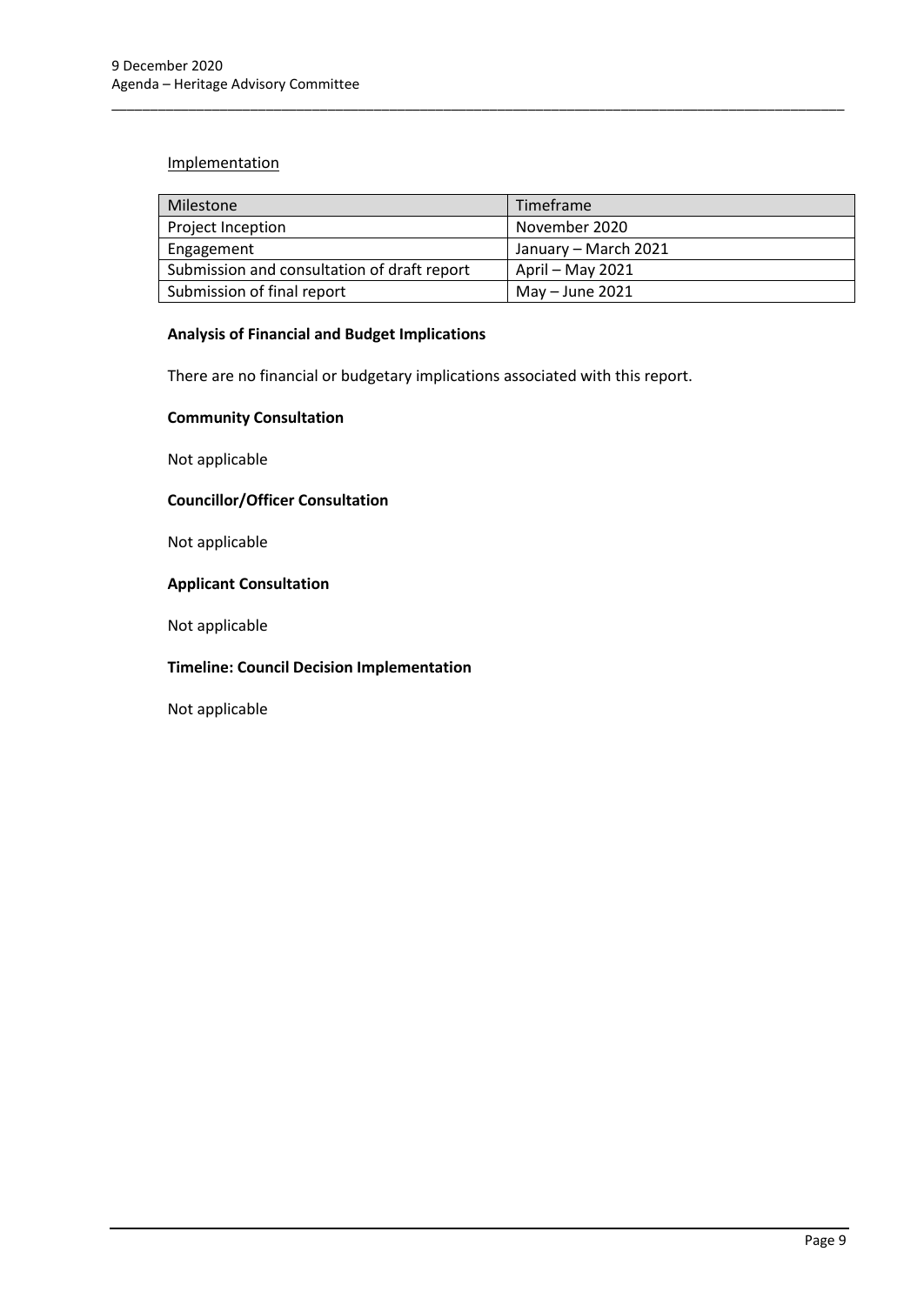#### <span id="page-10-0"></span>**10.2 Summary of Referrals and Communications**

| <b>File Ref:</b>                                                      | COB/517                                            |    |                             |
|-----------------------------------------------------------------------|----------------------------------------------------|----|-----------------------------|
| <b>Applicant/Proponent:</b>                                           | Heritage Advisory Committee                        |    |                             |
| <b>Responsible Officer:</b>                                           | Lacey Brown, Strategic Planning Officer (Heritage) |    |                             |
| <b>Responsible Manager:</b><br>Felicity Anderson, Manager City Growth |                                                    |    |                             |
| <b>Executive:</b>                                                     | Gary Barbour, Director Sustainable Communities     |    |                             |
| <b>Authority/Discretion</b>                                           | Advocacy                                           |    | Review                      |
|                                                                       | Executive/Strategic                                |    | Quasi-Judicial              |
|                                                                       | Legislative                                        | IX | <b>Information Purposes</b> |
| <b>Attachments:</b>                                                   | Nil                                                |    |                             |

\_\_\_\_\_\_\_\_\_\_\_\_\_\_\_\_\_\_\_\_\_\_\_\_\_\_\_\_\_\_\_\_\_\_\_\_\_\_\_\_\_\_\_\_\_\_\_\_\_\_\_\_\_\_\_\_\_\_\_\_\_\_\_\_\_\_\_\_\_\_\_\_\_\_\_\_\_\_\_\_\_\_\_\_\_\_\_\_\_\_\_\_\_\_\_

#### **Summary**

The Heritage Advisor and Strategic Planning Officer (Heritage) have provided details to the Heritage Advisory Committee on recent development application referrals, discussions and events since the last Committee meeting.

#### **Executive Recommendation**

That the Heritage Advisory Committee note the summary of referrals and communications as detailed in the Officer Comments.

#### **Strategic Relevance**

| Theme 1:                           | Our community and culture                                                                                                                                                    |
|------------------------------------|------------------------------------------------------------------------------------------------------------------------------------------------------------------------------|
| Goal:                              | A safe, healthy and cohesive community, with a rich cultural life, and supportive<br>social environment.                                                                     |
| Objective 1.4                      | Arts, culture, heritage and events that enrich our understanding and enjoyment<br>of life, celebrate our identity and bring the community together.                          |
| Theme 3:<br>Goal:<br>Objective 3.3 | Our places and spaces<br>A natural and built environment that reflects Bunbury's core values.<br>High-quality urban design, well planned neighbourhoods with housing choice, |
|                                    | and appropriate provision for diverse land uses to meet the community's needs.                                                                                               |

#### **Regional Impact Statement**

Heritage is important for the community and has environmental, economic and social benefits as a resource for present and future generations. The City of Bunbury recognises the importance of identifying, assessing and managing heritage places within its local government area to align with contemporary community values.

#### **Background**

The Heritage Advisory Committee (HAC) is advised of recent development applications, decisions, policy, enquiries and/or events to assist in the awareness and promotion of heritage development and education in Bunbury. This provides a transparent approach for the wider community and is consistent with the terms of reference for the HAC.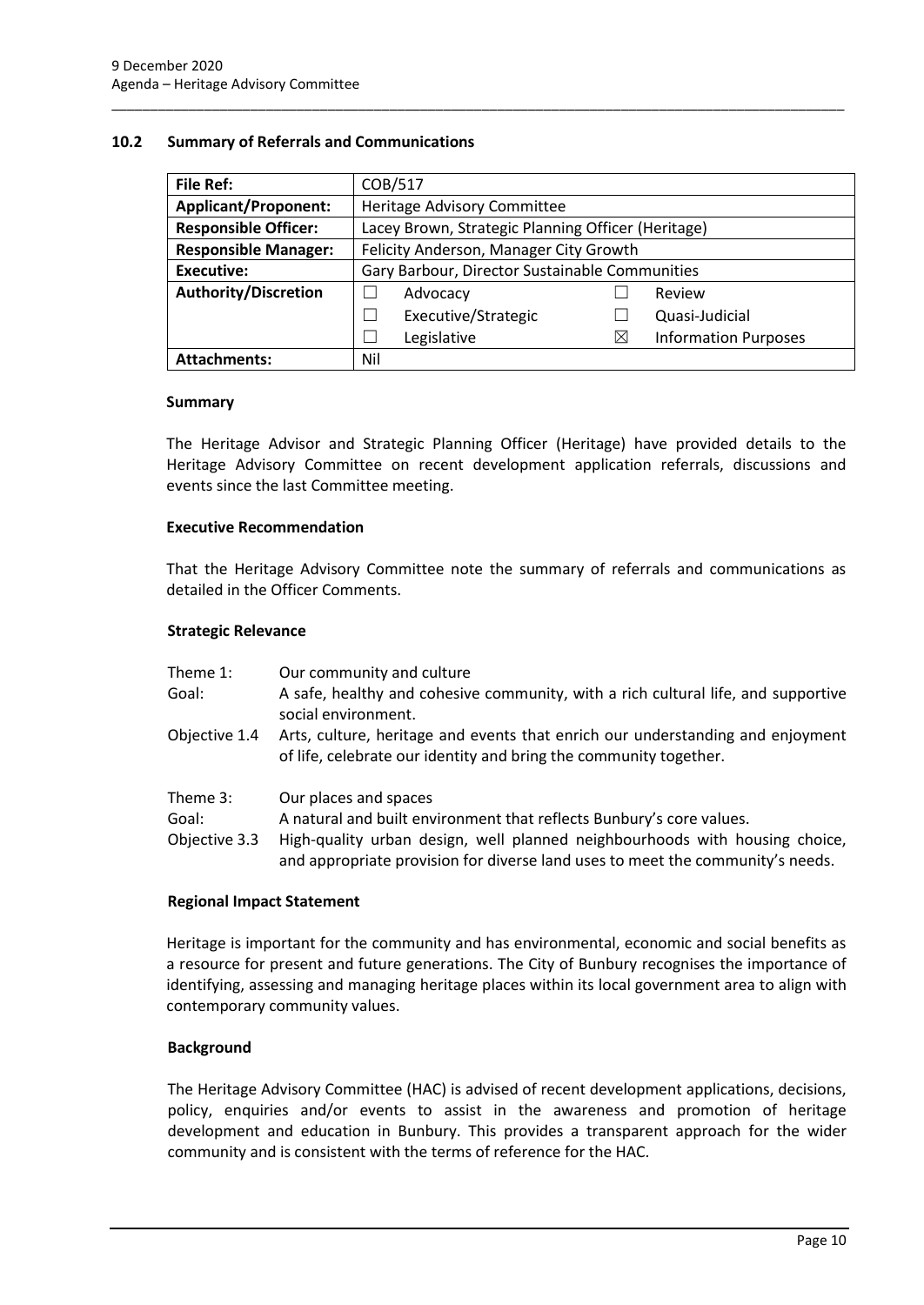#### **Legislative/Council Policy Compliance**

The following statutory planning instruments of the State Planning Framework and Local Planning Framework are applicable to the assessment of development applications and heritage advice:

\_\_\_\_\_\_\_\_\_\_\_\_\_\_\_\_\_\_\_\_\_\_\_\_\_\_\_\_\_\_\_\_\_\_\_\_\_\_\_\_\_\_\_\_\_\_\_\_\_\_\_\_\_\_\_\_\_\_\_\_\_\_\_\_\_\_\_\_\_\_\_\_\_\_\_\_\_\_\_\_\_\_\_\_\_\_\_\_\_\_\_\_\_\_\_

- The Burra Charter
- *Heritage Act 2018*
- *Planning and Development Act 2005*
- *Planning and Development (Local Planning Schemes) Regulations 2015*
- Relevant Local Planning Policies for Heritage
- State Planning Policy 3.5 Historic Heritage Conservation

#### **Officer Comments**

The referral and communications list is as follows:

| 1.  | #9 Charles Street - New house                                       |
|-----|---------------------------------------------------------------------|
| 2.  | #9 Victoria Street – alfresco dining and new opening                |
| 3.  | #101 Victoria Street - proposed works to wall                       |
| 4.  | #73 Stirling Street - Alterations and additions to a dwelling       |
| 5.  | #22 Moore Street - fence                                            |
| 6.  | #68 Wittenoom Street - Proposed Art Gallery Alterations and Repairs |
| 7.  | #51 Charles Street – Alterations and Additions                      |
| 8.  | #73 Victoria Street (Lyric Theatre fmr) - new tenant                |
| 9.  | King Cottage - Mailbox                                              |
| 10. | Stirling Street Art Centre - new door, painting and repairs         |
| 11. | Freemasons - Wittenoom Street - replacement retaining wall          |
| 12. | Arrol Crane and Timber Jetty Interpretation                         |
| 13. | Ocean Beach Heritage Trail Scoping                                  |
| 14. | Local Government Heritage Workshop                                  |
| 15. | Shipwreck - Sykes Foreshore                                         |

#### **Analysis of Financial and Budget Implications**

There are no financial or budget implications associated with this report.

#### **Community Consultation**

Not applicable

#### **Councillor/Officer Consultation**

Councillor members were consulted through the Heritage Advisory Committee. **Applicant Consultation**

Not applicable

#### **Timeline: Council Decision Implementation**

Not applicable